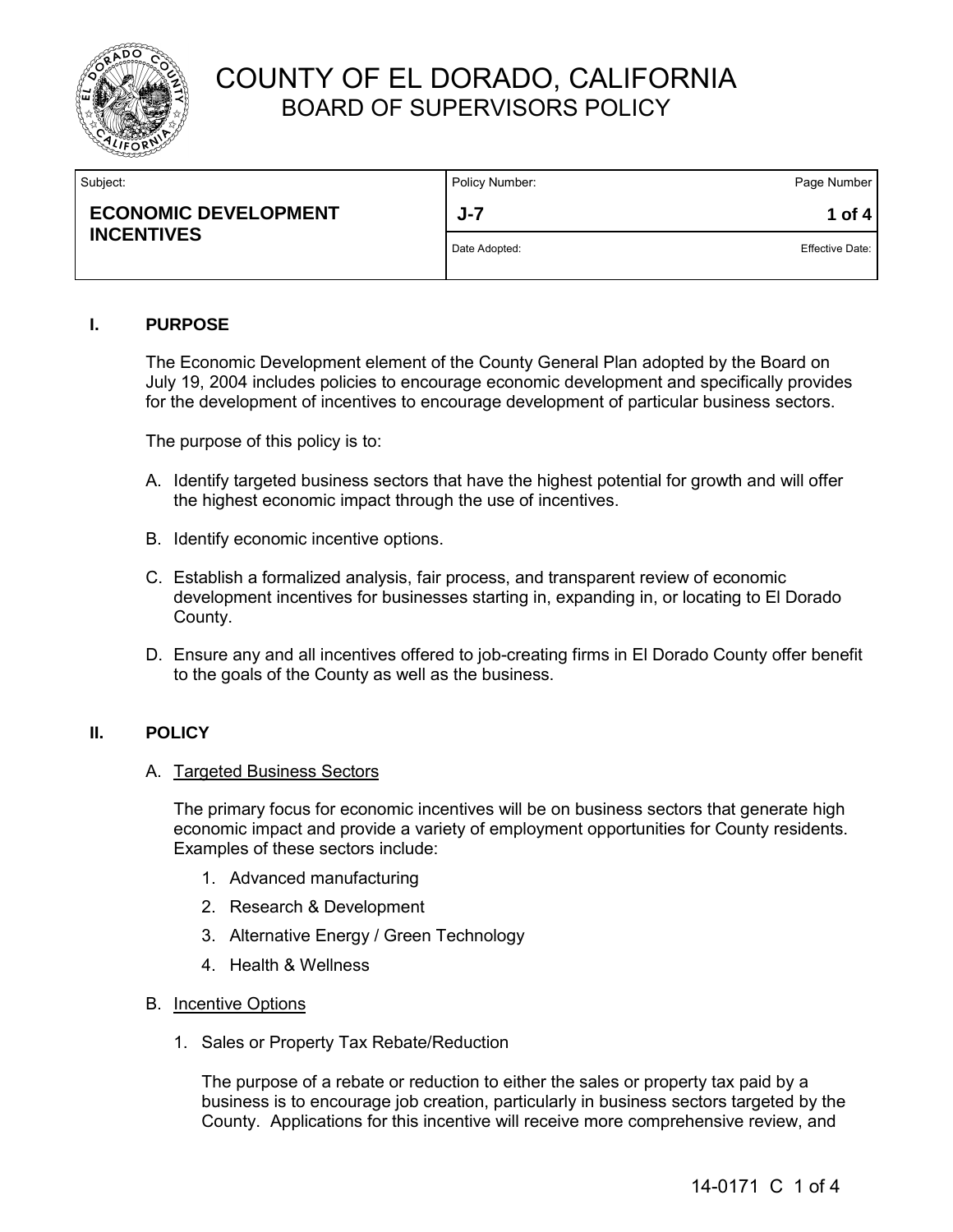

| Subject:                                         | Policy Number: | Page Number            |
|--------------------------------------------------|----------------|------------------------|
| <b>ECONOMIC DEVELOPMENT</b><br><b>INCENTIVES</b> | $J - 7$        | 2 of 4                 |
|                                                  | Date Adopted:  | <b>Effective Date:</b> |
|                                                  |                |                        |

approvals will include key conditions to ensure employment levels assured by the business will be met.

a. Sales Tax Rebate/Reduction

A portion of a business' sales tax obligation to the County, or on sales tax paid to the County for investment in new equipment, machinery, or Research & Development materials and/or equipment, could be rebated on an annual, semiannual, or one-time basis. Rebate term could be for 5-10 years, and contingent upon employment levels identified in the original agreement, not to exceed a preestablished limit.

The tax rebate may be applied based on number of net new jobs created by the business. Additionally, there may be a "local bonus" – and additional rebate offered to the business for hiring employees who reside within El Dorado County.

b. Property Tax Rebate/Reduction

A portion of a business' increased property tax obligation (tax increment) to the County could be rebated on an annual, semi-annual, or one-time basis. Rebate term could be for 5-10 years, and contingent upon employment levels identified in the original agreement, not to exceed a pre-established limit.

The rebate may be applied based on number of net new jobs created by the business. Additionally, there may be a "local bonus" – and additional rebate offered to the business for hiring employees who reside within El Dorado County.

- 2. Permit Process Assistance
	- a. Priority Permit Processing
	- b. One-Stop Permit Pre-Meeting
- 3. Deferral/Reduction of Permit or Impact Fees
- 4. Small Business and Micro-Enterprise Assistance

Through the County's Community Development Block Grant (CDBG) funding, both financial and technical assistance may be offered to very small businesses and microenterprises (5 or fewer employees). This may include short- or long-term business loans, or technical assistance from subject matter experts.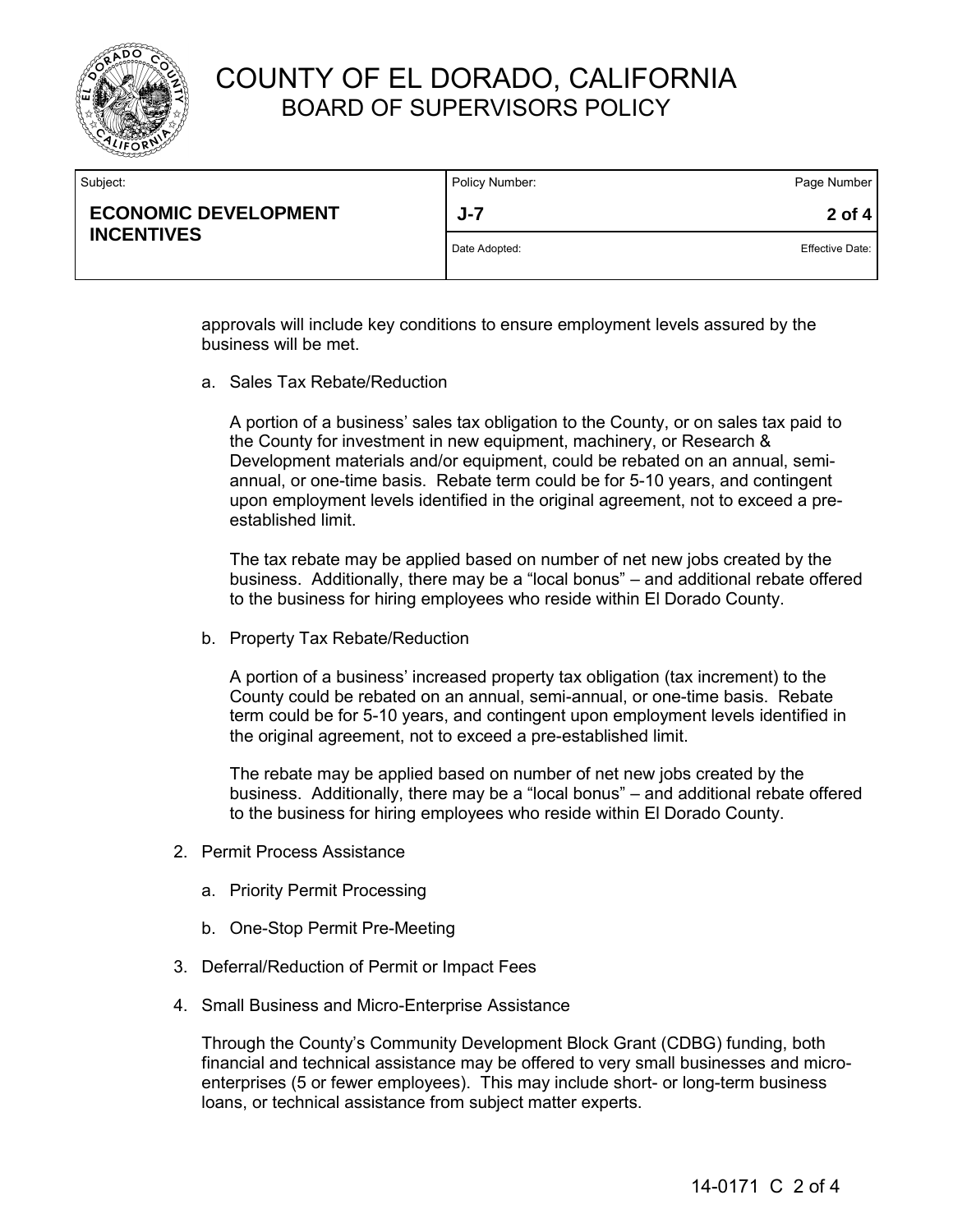

| Subject:                                         | Policy Number: | Page Number            |
|--------------------------------------------------|----------------|------------------------|
| <b>ECONOMIC DEVELOPMENT</b><br><b>INCENTIVES</b> | $J - 7$        | $3$ of 4               |
|                                                  | Date Adopted:  | <b>Effective Date:</b> |

#### 5. State Programs

The State of California offers a variety of financing programs for economic development, including direct loans for new construction for businesses, and off- and on-site infrastructure needed for construction of new industrial facilities.

6. Workforce Development Assistance

 The County may provide the following workforce development services to businesses, resulting in both direct and indirect cost-saving to a business.

- a. Recruitment and Hiring
- b. On-the-Job Training (OJT) Assistance
- c. Employment Training Panel ETP (Customized Training)
- d. Work Opportunity Tax Credit (WOTC)

#### **III. PROCEDURE**

The Chief Administrative Office will develop detailed administrative procedures for a defined application and evaluation process for economic development incentives, to include a thorough cost-benefit analysis.

Any tax or fee related incentives provided to a business shall be submitted to the Board of Supervisors for approval.

#### **IV. REFERENCES**

General Plan – Economic Development Element Objective 10.1.5, Policy 10.1.2.2

Board of Supervisors Policy J-2, "Economic Development – Priority Industrial and Commercial Properties"

### **V. RESPONSIBLE PARTIES**

Chief Administrative Office Community Development Agency Health & Human Services Agency